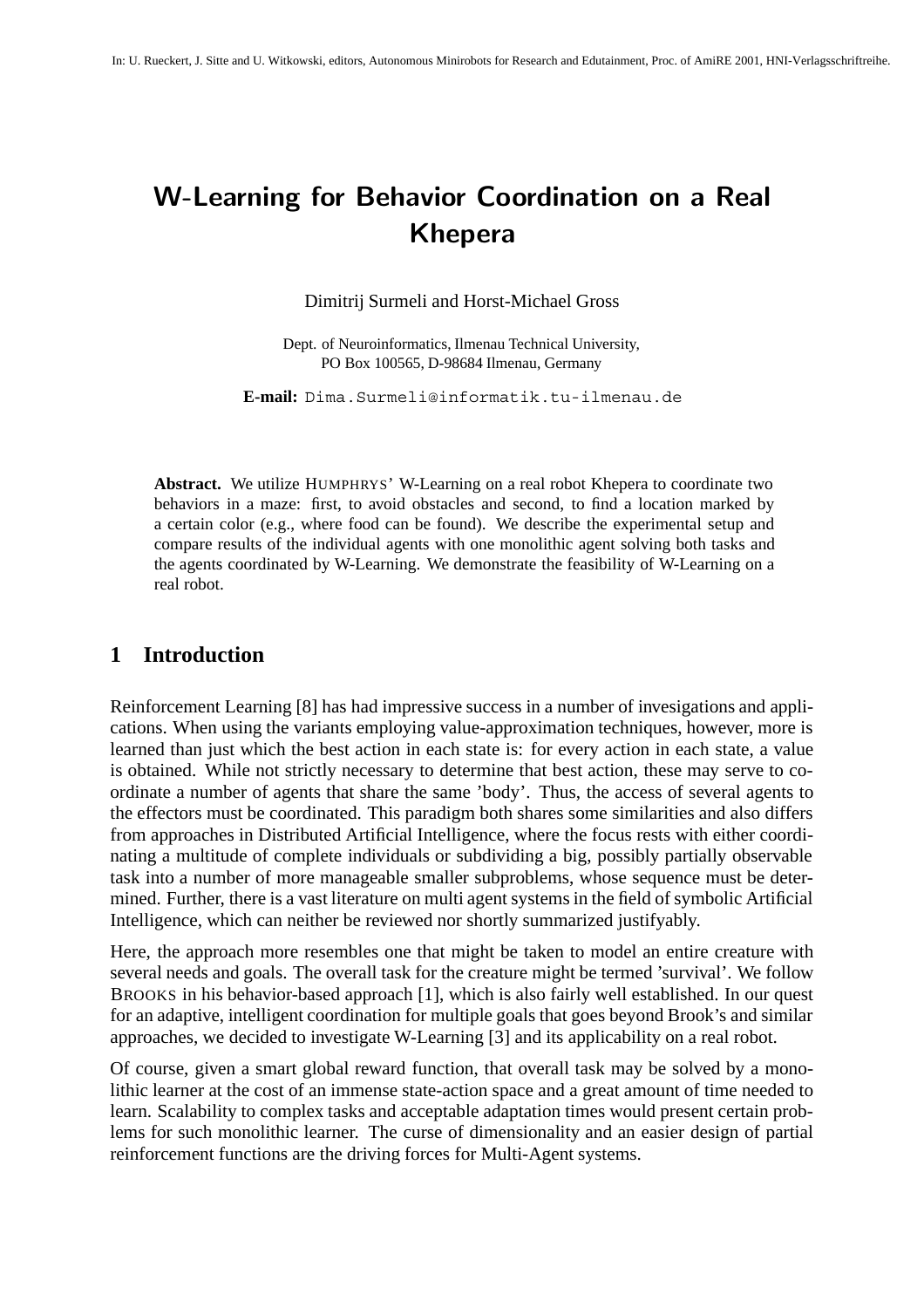# **2 Theoretical background**

In this section, we provide a brief sketch of the algorithms employed to control the Khepera, along with the principal structure of the agents used.

### **2.1 W-Learning**

In W-Learning [3], a collection of individual agents is recruited to each solve an independent task characterized by its own input space, its own reward signal and possibly, also its own action space. In its original formulation, W-Learning (WL) assumes that all these agents are fully trained Q-Learners (see section 2.2). It uses the Q-values acquired by these agents to determine just how badly they want to execute their own best action in a certain state.

Essentially, in each state an agent *Ai* submits its action *ai* accompanied by a bid or weight *Wi* to a meta agent, which selects an agent  $A_k$  to execute its suggested action:  $W_k(x) = \max_i W_i(x)$ .

HUMPHRYS' discusses a number of variants as to how to determine these weights *Wi*. In the preferred approach, the *W*-value is determined from the difference between the reward expected from execution of the agent's suggested action, and the reward incurred from the action that was actually executed by another agent:  $W \leftarrow D - F$ , where *D* is the expected reward, and *F* is the experienced reward. *Ai* will transition into a new state *b* after execution of the possibly unknown action of another agent ruling the animat. Then, *F* is determined as usual in Q-learning as the value of that state.

$$
W_i(x) \leftarrow Q_i(x, a_i) - (r_i + \gamma * \max_b Q_i(y, b))
$$
\n(1)

This variant, HUMPHRYS calls 'Minimize Worst Unhappiness' and uses this name interchangably with WL.

The effect may be described as follows: by not insisting on its own suggested action and relinquishing ownership of a state to another agent *j*, who executes an action that to agent *i* holds less reward, an agent *i* may suffer some slight loss, but possibly avoids catastrophic losses for *j*. For the animat at large, this is a preferable solution.

### **2.2 Q-Learning with a neural vector quantizer**

Among reinforcement learning algorithms, Q-Learning [9, 10] is the one algorithm that has been investigated most extensively. Equation 2 is provided as a short explanation.

$$
Q(x,a) \leftarrow (r_i + \gamma * \max_b Q_i(y,b))
$$
\n(2)

where the value  $\hat{O}$  in state *x* for action *a* is determined from the immediate reinforcement experienced  $r_i$  and the value of the best action *b* in the subsequent state *y*. Both immediate reinforcement and the following state are subject to probabilistic transitions resulting from action *a* in state *x* and therefore, represent samples from corresponding distributions.

Here, we employ Q-Learning in a straight forward manner. We set a number of actions available to each agent in a fixed number of states. These states are induced from the continuous input stream by means of a vector quantizer, such as a Neural Gas. We obtain the Q-values from the standard temporal difference error in a supervised layer subsequent to the output of the Neural Gas [5]. Details of that setup can be found in [2] and [7].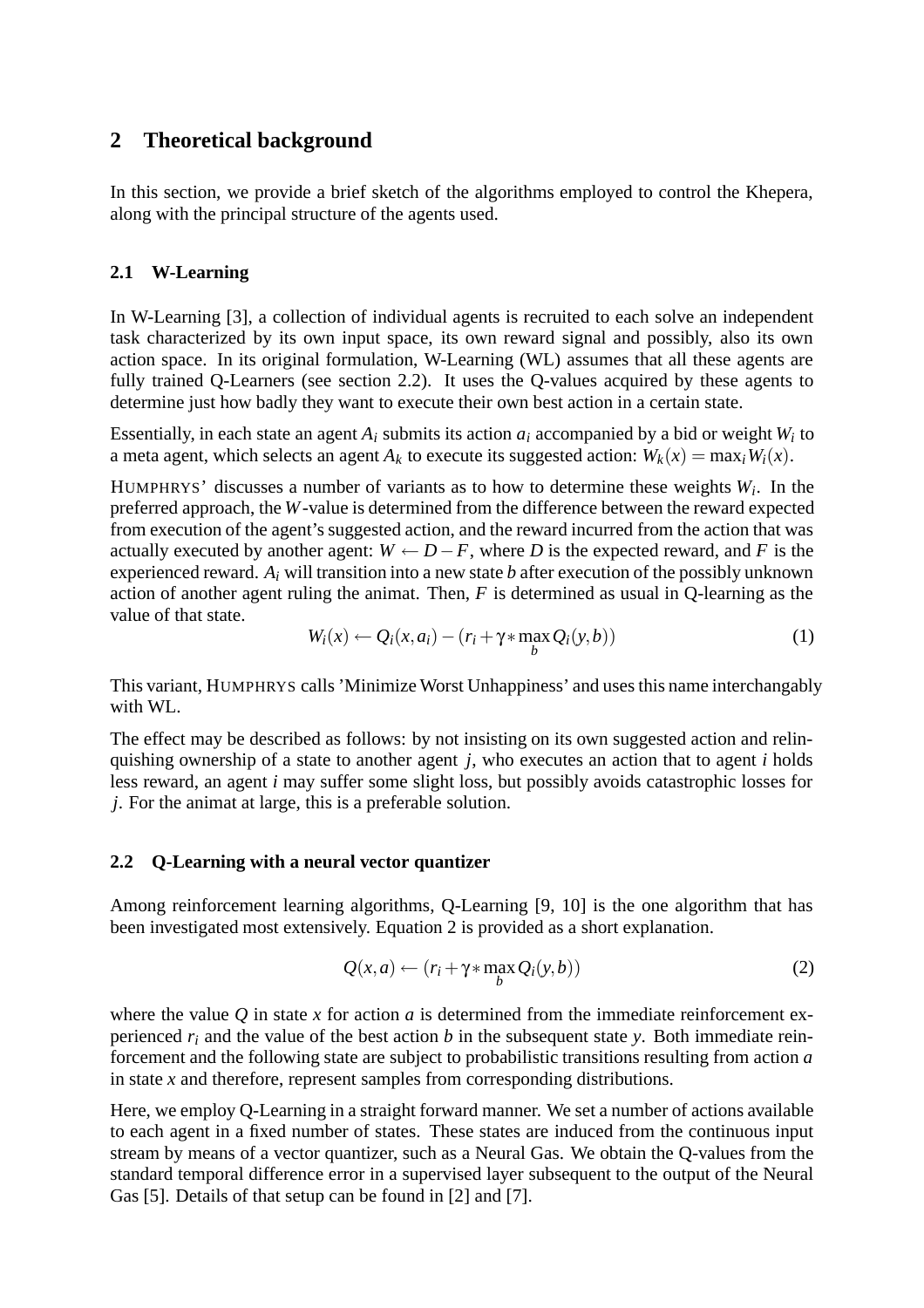The Neural Gas is an optimal vector quantizer which realizes an unsupervised mapping similar to that of Kohonen's well known Selforganizing Feature Map (SOFM, [4]). The difference pertains to the internal structure of the net: in a Neural Gas, there are no fixed neighborhood relations whereas in SOFM, a grid is enforced. Subsequently, no mapping errors occur when the dimension of the neighborhood structure is smaller than that of the input. The weights of a Neural Gas move free in the input space. All weights will move towards the current input vector in nonlinear proportion to their ranked distance to it.

### **2.3 Control of an agent by Q-Learning**

Put together, an individual agent works as follows:

- 1. obtain sensory input
- 2. present input to Neural Gas
- 3. adapt Neural Gas weights
	- (a) calculate difference of all nodes to input vector in Euclidean Space
	- (b) rank nodes accordingly
	- (c) determine state as Best Matching node
	- (d) move weights
- 4. determine state value and action to be executed from Q-values connected to Best Matching node
- 5. execute action
- 6. receive reward, calculate new state and its value
- 7. update Q-values of last state by Delta-rule

# **3 Experimental details for the agents**

Our experiments are realized on a Khepera miniature robot linked via serial cable to a host computer, where all processing is executed. The robot is equipped with the standard 8 infrared sensors and features an additional omnidirectional color camera turret supplying visual information about the environment. The preprocessing of the sensory inputs and their assignments to the agents is discussed in the following sections.

The action repertoire of the robot for all experiments and all agents consisted in locomotion only. An action, expressed as a vector, was comprised of a value for speed and turning angle, respectively. *speed*∈ [−1*,*4*,*7]; *angle*∈ [−60*,*0*,*60] ◦ Every combination was allowed and turning was realized as motion of both wheels in opposite directions.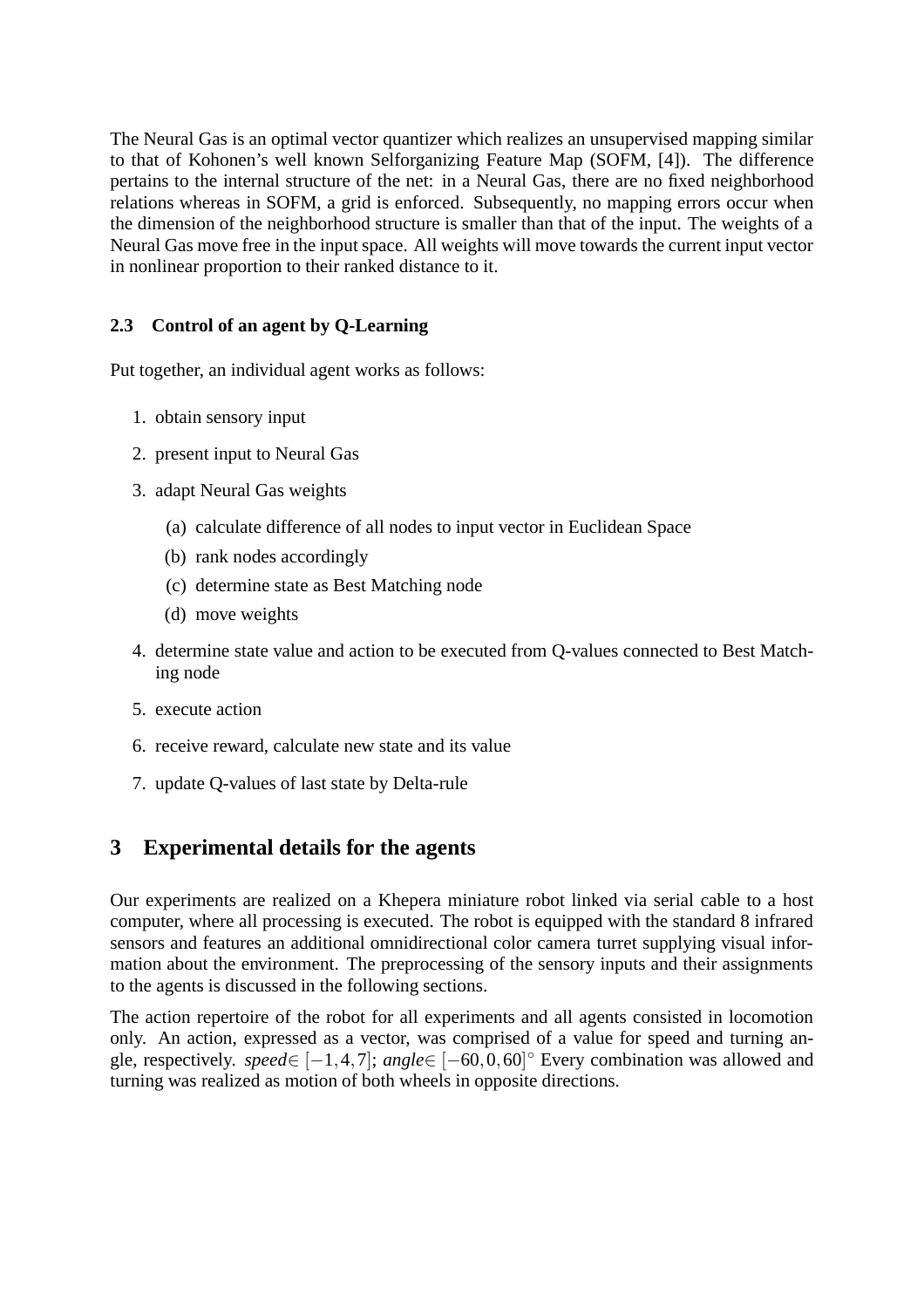#### **3.1 Obstacle Avoider**

One task is to avoid obstacles. The sensory information supplied towards this goal consists of the readings of the 8 infrared sensors in active mode, averaged over 10 measurements for one reading. The readings were normalized to [0*...*1]. Figure 1 provides a sketch of the agent and the location of the infrared sensors on the Khepera when viewed from above.

The avoidance agent was punished for hitting an obstacle, but also for getting too close to it. Initially, only those events were punished. As that resulted in standing still in first tests, that action was disallowed by restricting the action space as noted above. Next, it found turning in place to be optimal, such that we decided to also punished it for turns and reward it for moving forward, depending on the speed. We did not perform a systematic, careful tuning of the rewards emitted for any agent, and used here the reinforcement function in eqn. 3

$$
r(Obst) = \begin{cases} -5.0, & \text{if } \max_{IR} > 0.9 * MAX(IR) \\ -3.0, & \text{if } \max_{IR} > 0.8 * MAX(IR) \\ speed * 2.50 - |(0.2 * angle)| \end{cases} \tag{3}
$$

**Figure 1.** Schematic structure of the Obstacle Avoider

### **3.2 Food Seeker**

The second task, finding food, was realized based on visual input exclusively, which in figure 2 is symbolized by a camera. The agent's structure is similar to the Obstacle Avoider, only the input vector is longer.



**Figure 2.** Schematic structure of the Food Seeker

The camera turret actually puts out an omnidirectional view of the environment (see fig. 3 left), produced by a camera looking straight up at a parabolic mirror. Mostly for reasons of human understanding, the image is transformed by a logarithmic polar transformation to obtain a more normal rectangular image (right top). To reduce the data represented to the vector quantizer, a grid of 6 by 3 areas was defined, which could be interpreted as receptive fields. For each of these fields, one average color was computed by weighting all pixels by a Gaussian centered over the middle of the field, with a variance corresponding to the width of the field (right bottom).

To reduce the influence of varying lighting conditions, these colors were then transformed into the physiological color space [6] and normalized to [0*...*1]. Thus, it would be possible to discriminate between ground, walls and the patch purely by color.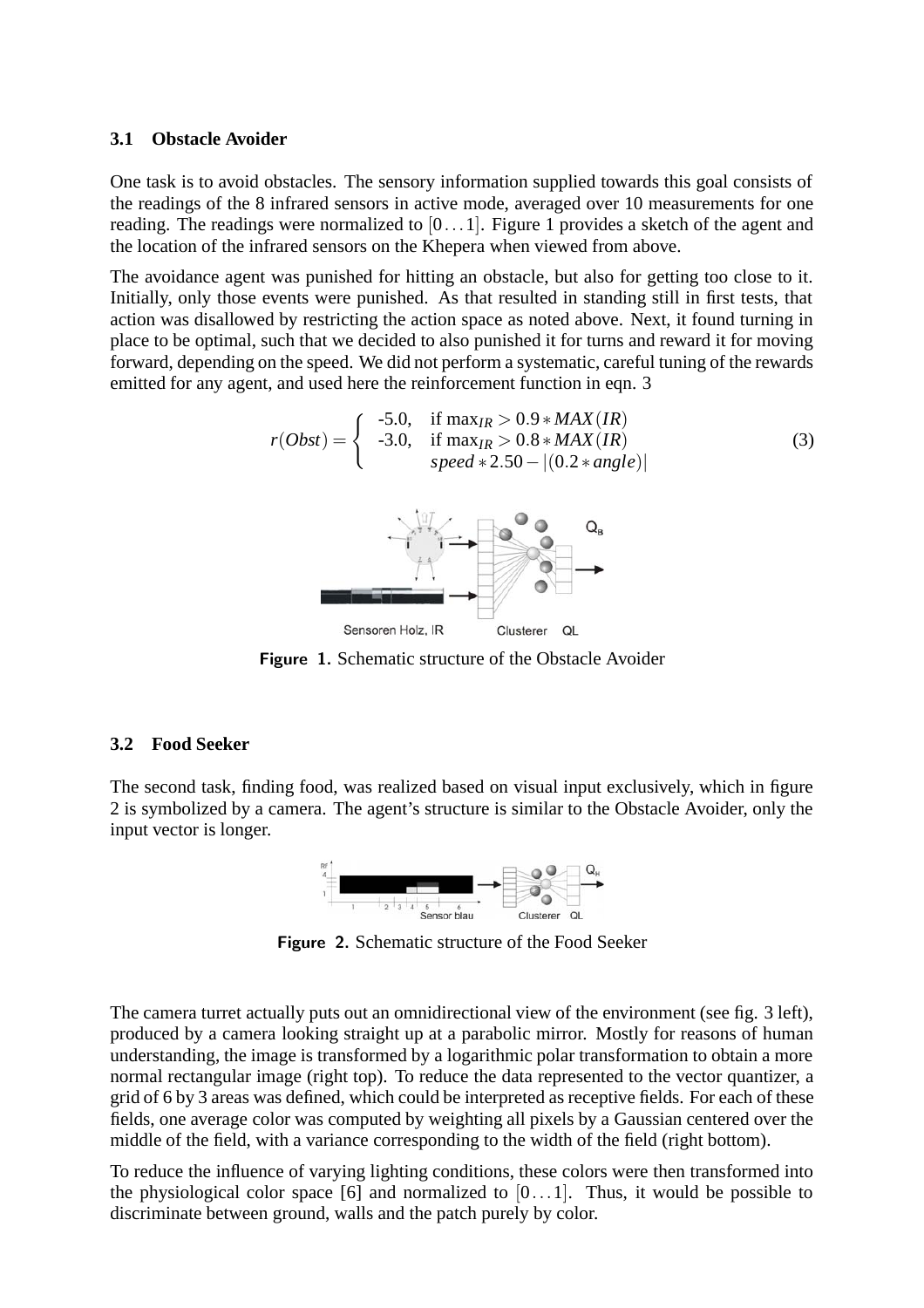The Food Seeker was rewarded for stepping onto the green patch. Therefore, its reward depended on the number of green pixels in the image. That number was determined by counting green pixels in the lowest parts of the image. Further, to encourage minmal trial lengths, it was punished for every step it took. Thus, it would rather avoid long straight lines unless they lead to the green patch.

$$
r(Food) = -3.0 + (number of green pixels) * 0.1 \tag{4}
$$



**Figure 3.** Processing of visual inputs. Source is an omnidirectional view (left), which is cleaned and log-polar transformed (right top). The data are reduced by averaging the colors weighted by 18 Gaussians arranged in a 6x3 grid (right bottom)

#### **3.3 Monolith**

The Monolith received as inputs the inputs of both the Obstacle Avoider and the Food Seeker. Therefore, it had to deal with a much more complex mapping. This requires more time to train, but it also gives it the chance to use the camera for obstacle avoidance and theoretically, the infrared inputs to find the green patch. Of course, the latter is fiction.



**Figure 4.** Schematic structure of the Monolith

Its reward was calculated as the sum of the individual rewards of the two individual agents:

$$
r(Mono) = r(Obst) + r(Food)
$$
\n<sup>(5)</sup>

#### **3.4 W-Learner**

The W-Learner was actually comprised of the very same agent networks used before for the Obstacle Avoider and the Food Seeker, complemented by a coordination by Negotiated W-Learning. In Negotiated W-Learning, no W-values must actually be learned as all agents share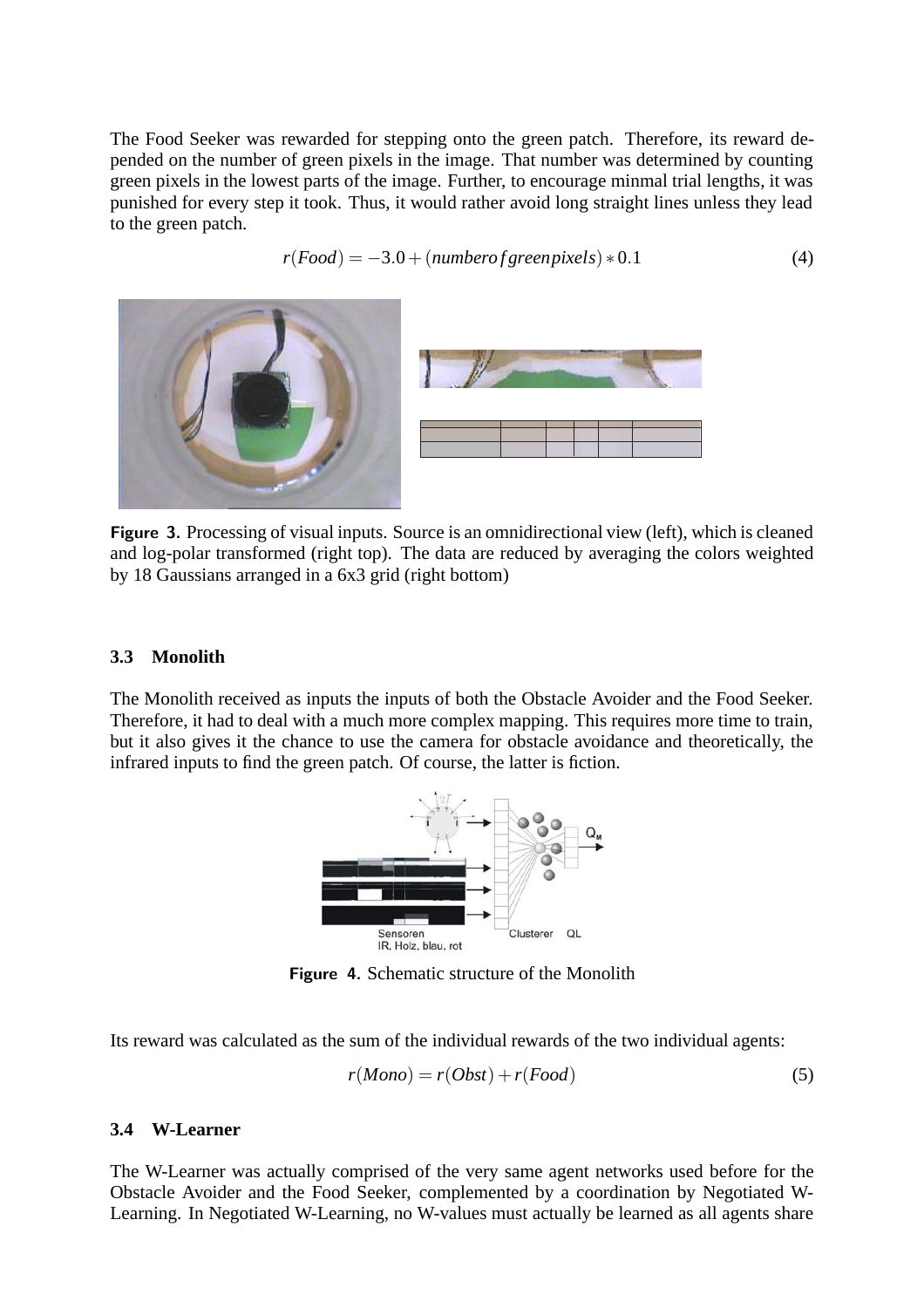the same action space. Thus, to determine their relative losses against each other, only the difference of their Q-values must be computed. As sketched in figure 5, each agent suggests an action and since all agents share the same action space, an agent can compute the loss it would incur if the action of another agent were executed from the difference of its own Q-values for its suggested action and those actions suggested by other agents. Both agents received their individual rewards as before. Performance of the entire agent was computed as sum, just like for the Monolith.



**Figure 5.** Schematic structure of the W-Learner

#### **3.5 Learning**

In correspondence to the approach taken by HUMPRYS, we first trained two Q-learners to acquire individually competence in their respective tasks. Both used standard Q-Learning  $(\gamma = 0.8, \lambda = 0.0, \alpha = 0.5)$  with the slight deviation that the learning rate  $\alpha$  was held constant. Adaptation of the input clustering and the Q-values proceeded concurrently, and a Boltzman exploration was used. For the agent realizing obstacle avoidance, a Neural Gas of 50 nodes was used, thus 50 states were induced. The food agent was afforded 70 neurons. We gave the monolith 120 neurons to solve both tasks, just the sum of the individual agents and also, just the resources that the W-Learner had.

### **4 Results**

We setup the maze with 5 points that we thought might be interesting starting points to compare the performance of the agents. We tested the performance of the four agents introduced above.

Every time, the Khepera was set into the scenario at the repective point in the orientation indicated by the white line in the dark circles in figure 6. All agents were allowed one trial at each point until collision, and the trial length was averaged for 5 experiments. The results are presented numerically for all agents in table 1 and discussed individually in the following paragraphs.

In these results, except for point 5, more (i.e. greater step lengths) is better. In point 5, where the food patch shall be reached, less is better. Of course, the obstacle avoider has no means to see the green patch, and its results are provided for completeness. Also, note that the food seeker is not interested in avoiding walls–whatever obstacle avoidance it achieves is the result of trying to minize steps. Also, it is not punished for turns and thus, has no preference for straights as the obstacle avoider.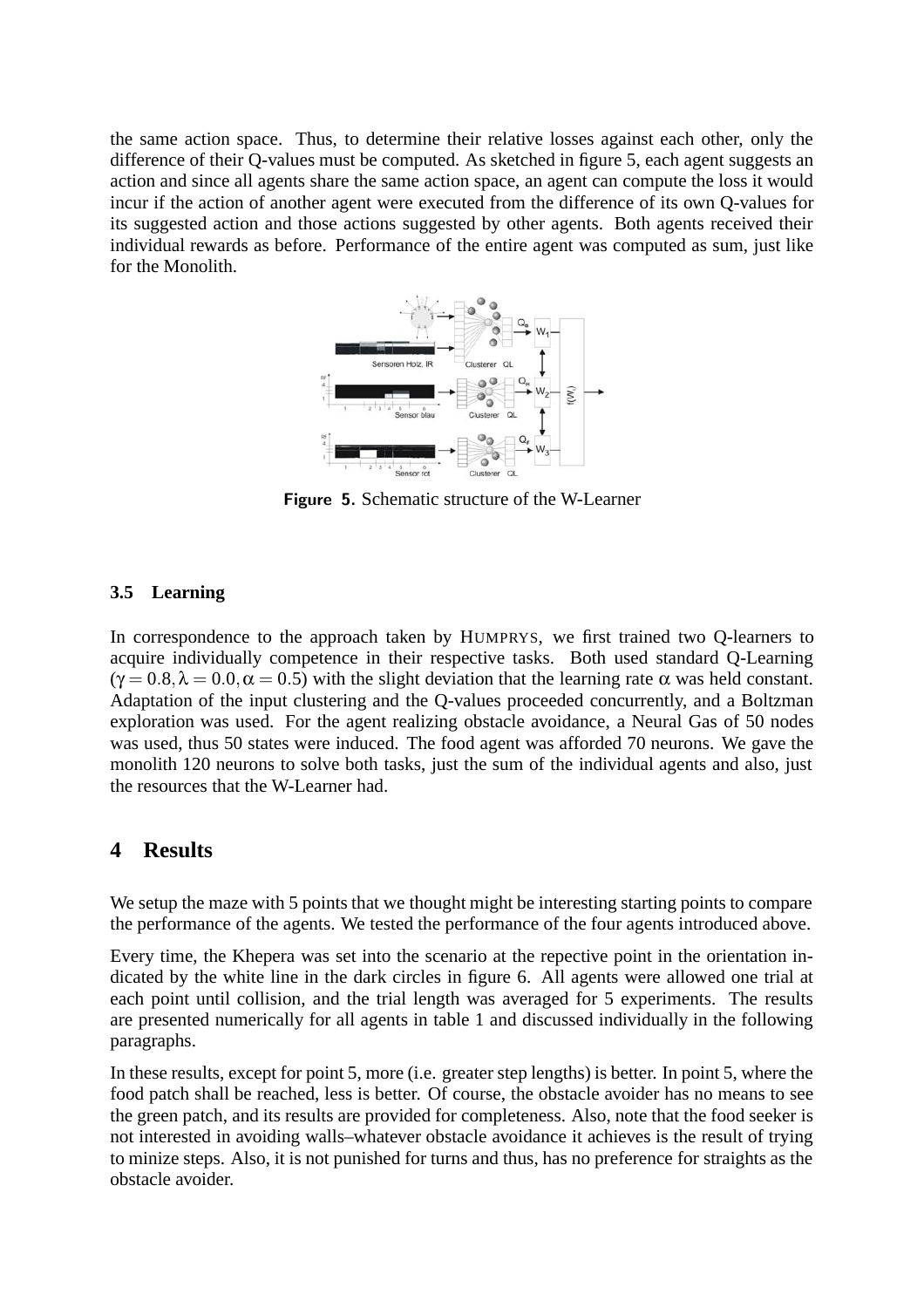

**Figure 6.** Khepera in its maze. The marks are the points from where performance was measured

| Agent             | Point 1 |      | Point 2   Point 3 | Point 4 | Point $5 \parallel$ |
|-------------------|---------|------|-------------------|---------|---------------------|
| <b>Obst Avoid</b> |         | 73.7 | 61.6              | 11.7    |                     |
| Food              | 37      | 3.7  | 9.3               | 107     | 17                  |
| Monolith          | 10.5    | 8.7  | n                 | 8.5     | 10.3                |
| W-Learn           | 35      | 22.3 | 13.3              | 18.3    |                     |

Table 1. Overview of all results. The numbers represent number of steps, either until collision or until the food patch is reached (relevant only for Point 5). No agent ever seized the opportunity for food from Point 2

## **4.1 Obstacle avoider**

As the obstacle avoider 'sees' walls only from a distance of about 3cm away, it is mostly interested in driving long, straight lines and therefore, chooses the diagonals in the scenario. This also means it should try to avoid going into the dead end situation in the lower left corner (1) and rather chooses not to drive through the narrow passages (3). But it will go through them without collision. In fact, this presents a problem of partial oberservability: the avoider cannot distinguish a passage from a dead end, as its sensors do not reach far enough, as was observable in its behavior. In Point 4, when facing a wall straight up, again it is unable to comply with its task: it only sees the wall when it does not have room enough anymore to turn. From Point 2, it sucessfully avoids the wall and goes on to drive its beloved long straights, as well as from Point 5, which gives it superior performance to Food in finding the patch.

# **4.2 Food Seeker**

The food seeker can actually see the green patch from a distance of about 15cm, which is about the width of the patch itself. Therefore, for the remaining bigger part of the scenario, it faces fairly unmarked territory except for the walls, which it recognizes from further away than the avoider. As it is punished for every step and thus, will try to minimize the number of steps it takes, it avoids the dead end situation (1), which causes it to take more steps. Also, it manages the head-on situation in Point 4 better, but cannot actually avoid collision from Point 3. In Point 2, it does not recognize the reward patch right behind it. As it cannot be explained satisfactorily,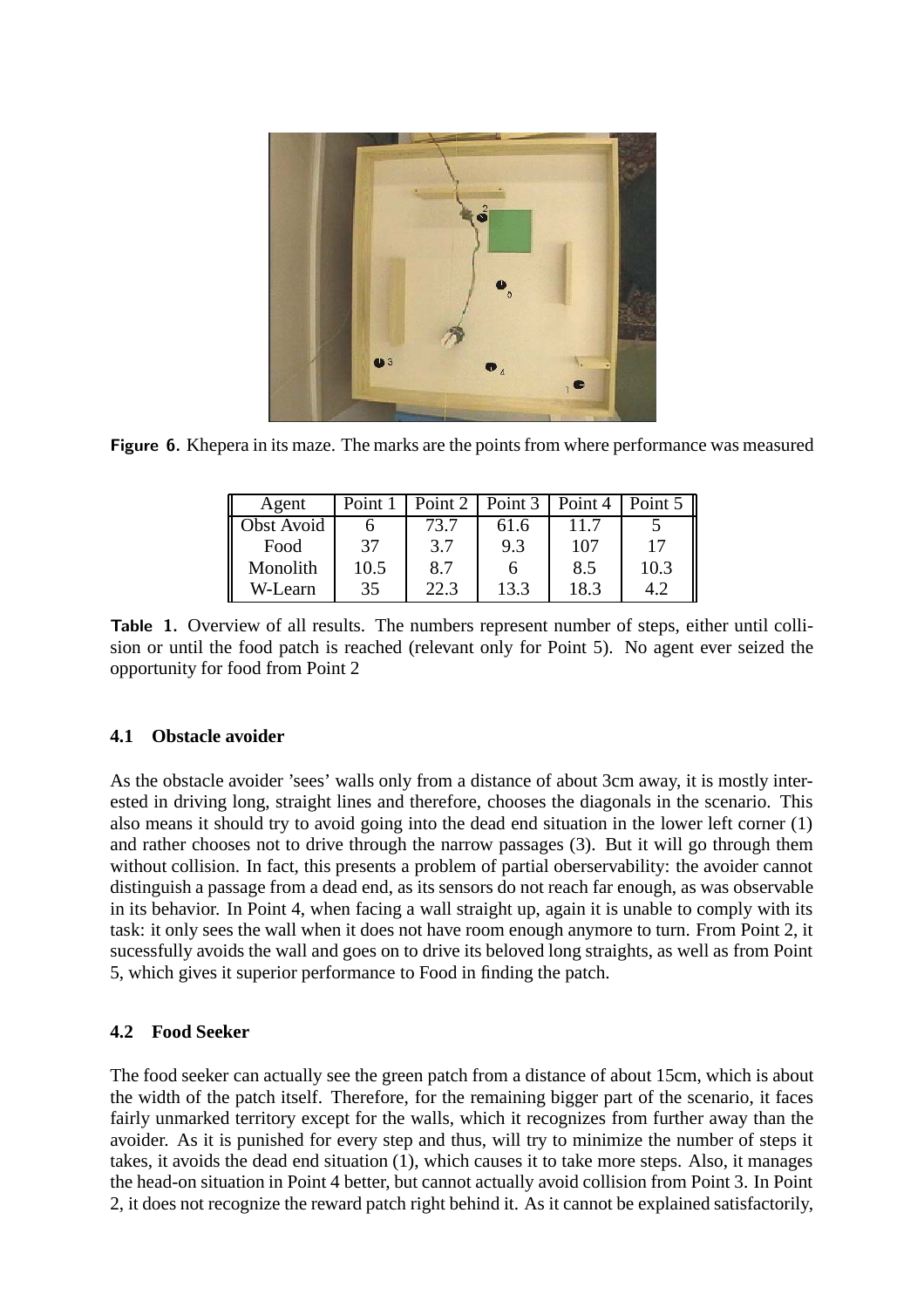this disappointing behavior is being investigated in ongoing experiments. From Point 5, in most cases it reaches the green patch and stays on it, using turns and the very slow motion backwards. In the other cases, it is confused by the wires of the serial link cable. It is the only agent to stay on the patch, but it also takes the longest to get there, as the avoider, the monolith and the W-Learner all profit from the avoiders preference for straight runs.

### **4.3 Monolith**

Any comparison between the monolith and number of coordinated agents is bound to be unfair. Then again, this is in fact part of our point. The monolith would need more than the sum of resources of the individual agents, as it does not know about the meaning of the two sensor modalities and therefore, is forced to build a full state space with both IR and visual inputs. In turn, this would call for longer training times.

### **4.4 W-Learning**

The W-Learner was actually able to draw on the advantages of its constituent agents, which actually supported each other sometimes. Surprisingly, no certain picture can be established over a number of runs starting from the same points regarding ownership of those starting points in the sense that one agent always wins that point, and so a map of ownership of the state space could not be drawn. We attribute this to rea life variation when setting in the robot and time- and temperature variance in the sensors. However, for all points, there is a clear focus: the avoider takes points 1 and 3, while the food seeker wins in 2, 4 and 5. However, W-Learnings success at point 5 is due to the avoiders preference for long straight lines, as it takes over from the food agent right after the first step. W-Learning was the only agent to actually escape the dead end in point 1. All in all, the avoider wins most of the states.

# **5 Summary**

We demonstrated the feasability of using W-Learning in conjunction with Q-Learning in a real, albeit laboratory, environment and compared it to a monolithic Q-Learner. Careful tuning of the reinforcement assignments seems indicated, as sometimes, agents benefit each other, while at other times, they will interfere, instead of W-Learning just profiting from the individual competence of the agents. However, it still supercedes a monolithic learner.

# **6 Outlook**

This work represents the start of an investigation into the coordination of several agents and their goals. After running more experiments for a clearer statistical picture, and scrutinizing in details the ambiguous results for point2, we plan to increase the number of agents to include mobile food sources the robot would have to hunt, and predators it should avoid. However, we do not plan to invest heavily into planning capabilities (trap prey or avoid dead end situations). To do so in a very flexible manner, we devised the setup consisting of the labyrinth as used in these experiments, an aluminum frame bridging over it, a video beamer and a digital camera.

The frame carries both the camera and the beamer that allow us to project and control an arbitrary number of dynamic and stationary objects as patches of different colors into the scenario.